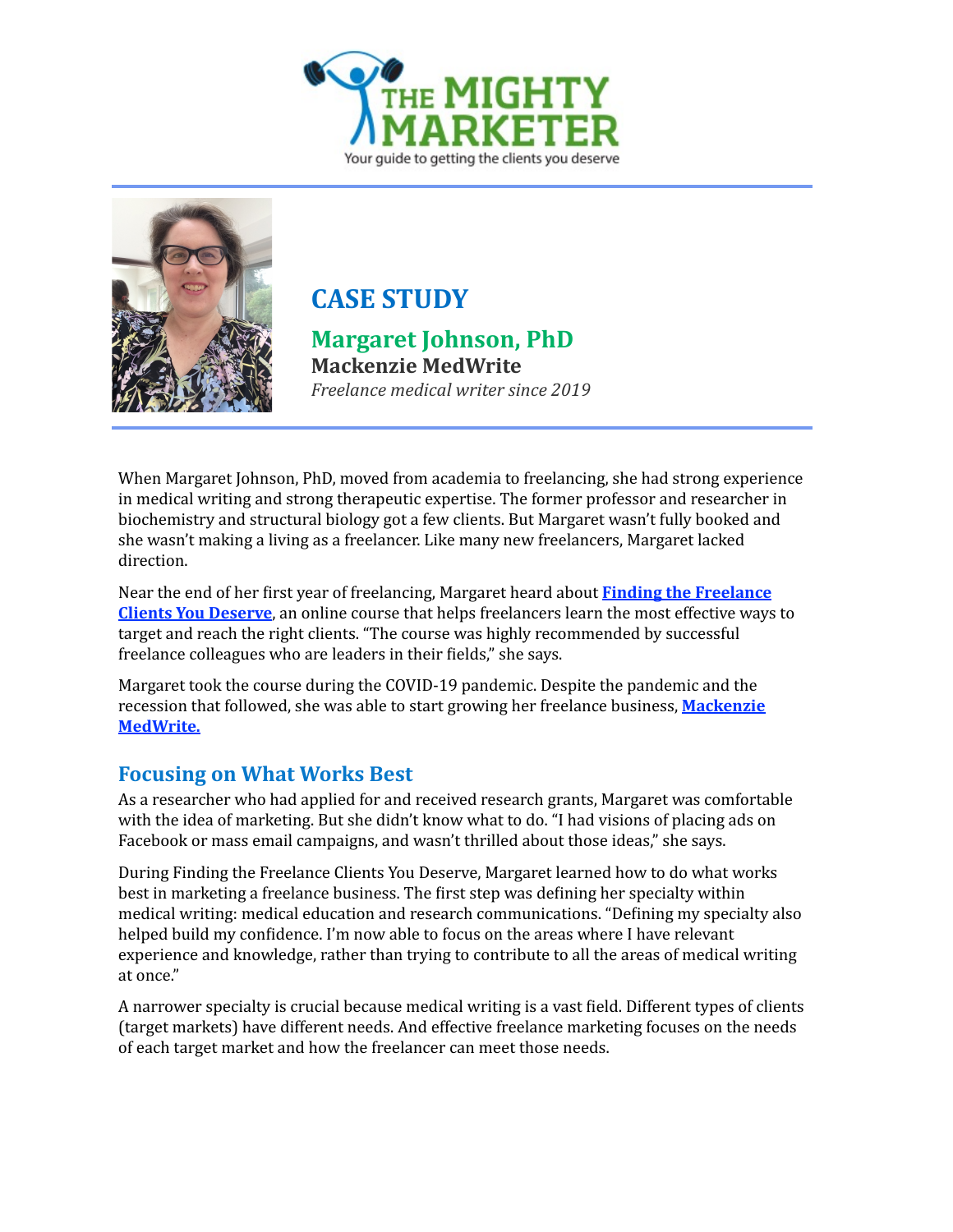## **Finding and Attracting the Right Clients**

After defining her specialty, Margaret needed to learn how to find—and then attract clients in her target markets: medical communications agencies, medical education agencies, and research organizations. The course showed her where these clients are and how to develop a prospect list to reach out to them.

By developing a prospect list, Margaret began to learn about the needs of clients in her three target markets. Next, Margaret learned how to write direct emails customized to the business and needs of each client.

In overhauling her **LinkedIn profile** and her **website**, Margaret focused on the needs of her target markets and how she meets those needs. For LinkedIn, she developed a complete, client-focused profile with the right keywords so that clients searching for freelancers will find her.

Margaret had designed her first website on her own and learned in the course that she had made some common mistakes. "I'm not trained in web design. It's not useful or effective to try to figure out web design on my own," she says. "I need to spend the majority of my time on writing."

So she hired a professional designer, who used Margaret's marketing messages (e.g., accurate and timely services to support innovation in drugs and medical devices) to create a clear, compelling website.

"Several potential clients have asked for my website URL," says Margaret. "A website displays your bona fides: your specialty, work you've done in the past, and your background. Clients like to see a website to confirm that the freelancer is qualified and organized, and get an idea of the kind of work they do."

The designer also created Margaret's logo, which she uses on her website and in other marketing materials. "I wanted my logo to express innovation and a progressive mentality, which are both central to communicating groundbreaking research," she says.

Having a logo (a key part of a freelance brand) helps Margaret stands out in a sea of freelancers. Here is Margaret's logo on her website.